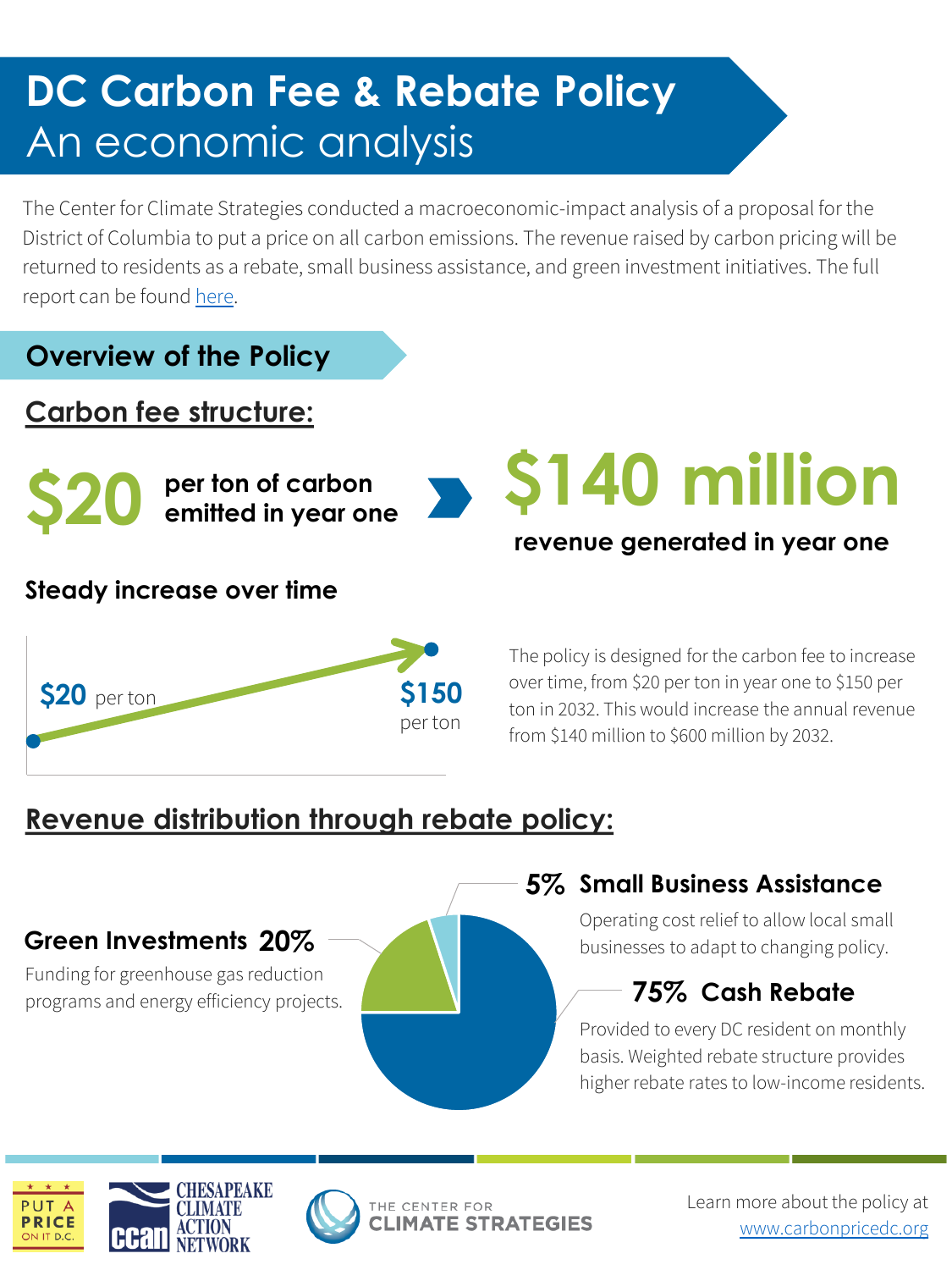## **Economic Impacts**



Expected boost in DC jobs as a result of the policy by 2032. The<br> **500 jobs** construction sector would see especially positive job growth<br>
thanks to green investments. construction sector would see especially positive job growth thanks to green investments.



**\$10-20 million** Expected increase in sales among grocery, liquor, restaurants, & consumer technology products each year due to the policy.



**thanges to expected economic productivity in terms of GDP, total output, and job**<br>growth from business as usual. This policy is not expected to have a dramatic<br>economic impact. growth from business as usual. This policy is not expected to have a dramatic economic impact.

**Environmental Impacts**



Reduction of greenhouse gas emissions from the use of electricity, natural gas, and home heating fuel relative to a business-as-usual baseline by 2032.



Reduction of greenhouse gas emissions from the transportation sector relative to the district's level in 2017.





Learn more about the policy at [www.carbonpricedc.org](http://www.carbonpricedc.org/)